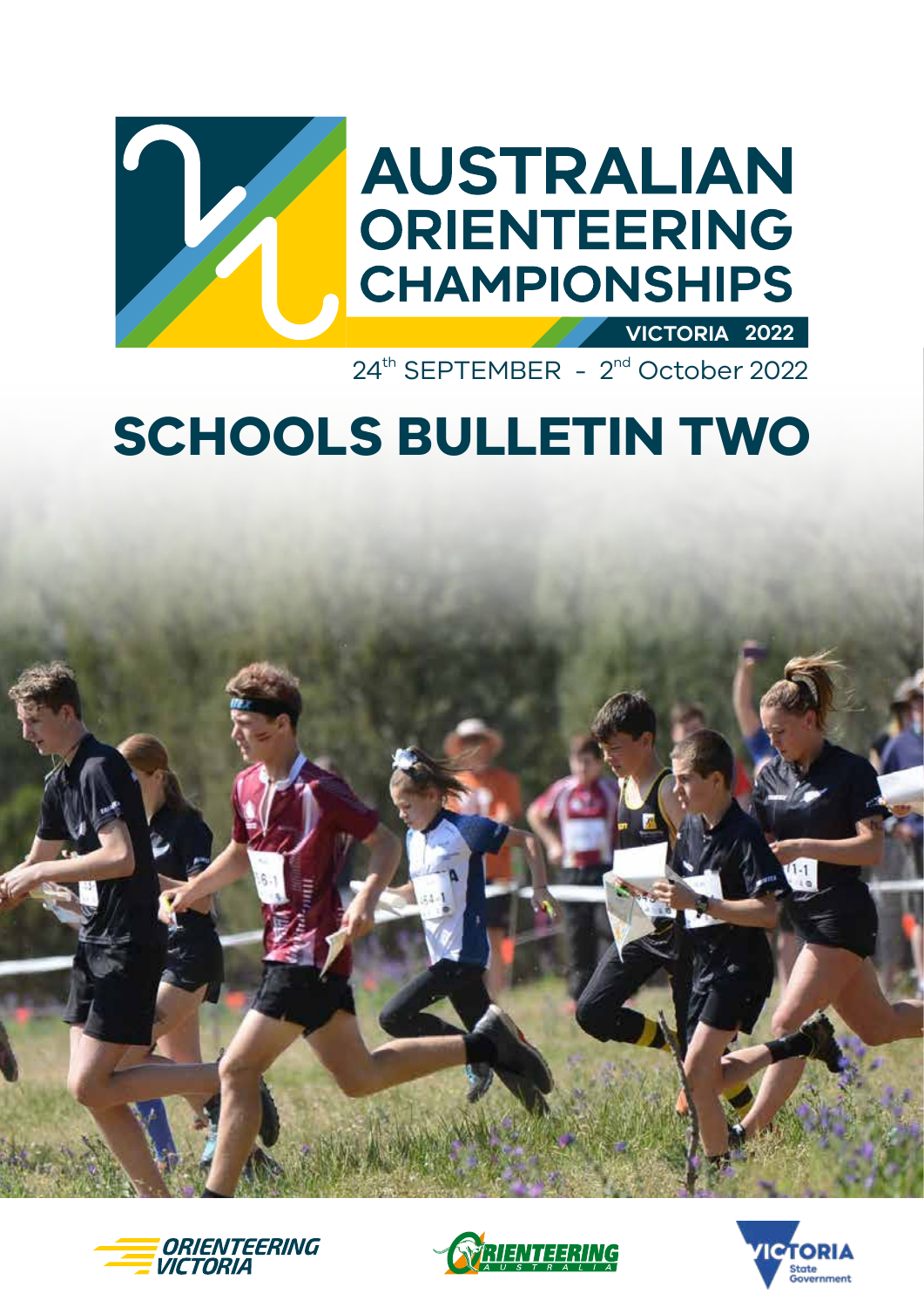

# **2022 Australian Schools Orienteering Championships**

#### **24th September - 2nd October 2022 - Central Victoria**

### **Invitation**

We are excited to invite all States, Territories and New Zealand to contest the 2022 Australian Schools Orienteering Championships organised by Orienteering Victoria in conjunction with Orienteering Australia.

"We have scoured central Victoria – a region that is a big part of Australia's orienteering history – to find a range of wholly new areas to map, as well as a few of the greatest maps that Victoria has seen, including the map used for the 1985 World Championship relays. And so we invite you to join us in 2022 to explore the new, and rediscover the classics!"

Warwick Williams Carnival Director

Details of all events can be found in the website for the [2022 Australian Orienteer](https://aoc.orienteering.asn.au/)[ing Carnival](https://aoc.orienteering.asn.au/)

Website: <https://aoc.orienteering.asn.au/>

# **Table of Contents**

| Invitation                            | 2              | Accommodation                          | <u>7</u>        |
|---------------------------------------|----------------|----------------------------------------|-----------------|
| <b>Program of Events</b>              | $\overline{3}$ | <b>Transport Arrangements</b>          | 8               |
| <b>Event locations</b>                | 4              | <b>Opening Ceremony and Start Draw</b> | 8               |
| Australian Schools Orienteering Cham- |                | <b>Presentation Evening</b>            | 8               |
| pionships 2022                        | $\overline{5}$ | Social Program                         | 8               |
| Three competitions in one Champion-   |                | Rest day                               | $\underline{8}$ |
| ship!                                 | $\overline{5}$ | Weather                                | 9               |
| <b>Uniform</b>                        | 6              | Costs                                  | 9               |
| <b>Event Timing</b>                   | 6              | <b>Entries</b>                         | 9               |
| <b>Code of Behaviour</b>              | 6              | <b>Team Documents</b>                  | <u>10</u>       |
| <b>Family and Friends</b>             | 6              | More information about ASOC            | <u>10</u>       |
| <b>Arrival</b>                        | 6              | <b>COVID considerations</b>            | <u>10</u>       |
| Departure                             | 6              | Acknowledgements                       | <u> 10</u>      |
|                                       |                |                                        |                 |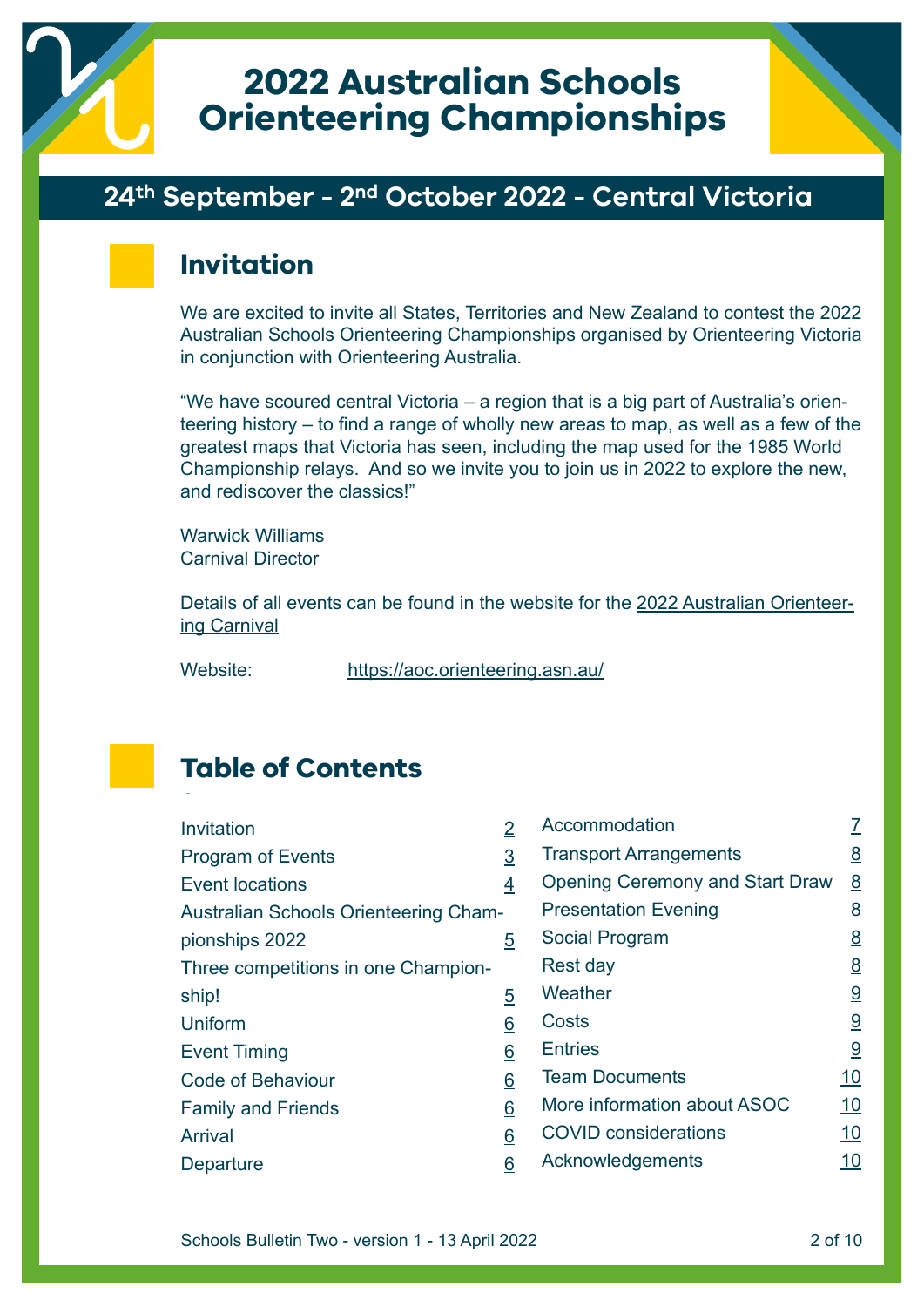<span id="page-2-0"></span>



# **Program of Events**

| <b>No</b>                | <b>Date</b>                  | <b>Event</b>                                                               | <b>Nearest</b>            |
|--------------------------|------------------------------|----------------------------------------------------------------------------|---------------------------|
|                          |                              |                                                                            | <b>Town</b>               |
|                          | Friday<br>23 Sep             | Arrival of teams in Melbourne<br>Travel to Campaspe Downs accommodation    | Kyneton                   |
|                          | <b>Saturday AM</b><br>24 Sep | Victorian Middle Distance Championships                                    | Daylesford                |
| 2                        | <b>Saturday PM</b><br>24 Sep | <b>Orienteering Grand Prix</b>                                             | Daylesford                |
| $\overline{\mathbf{3}}$  | Sunday<br>25 Sep             | Australian Middle Distance Championships                                   | Blackwood                 |
| $\overline{\mathbf{A}}$  | Monday<br>26 Sep             | <b>Australian Schools Sprint Championships</b><br>Goldfields 3-Day - Day 1 | Kyneton                   |
| $\overline{\phantom{a}}$ | Tuesday<br>27 Sep            | Australian Schools Long Distance Championships<br>Goldfields 3-Day - Day 2 | <b>Harcourt</b>           |
| 6                        | Wednesday<br>28 Sep          | <b>Australian Schools Relay Championships</b><br>Goldfields 3-Day - Day 3  | Chewton                   |
|                          | Thursday<br>29 Sep           | <b>Rest Day</b>                                                            |                           |
|                          | Friday<br>30 Sep             | <b>Australian Sprint Championships</b>                                     | Sunbury                   |
| 8                        | Saturday<br>1 October        | <b>Australian Long Distance Chamionships</b>                               | Maldon                    |
|                          | Sunday<br>2 Oct              | <b>Australian Relay Championships</b>                                      | Campbells<br><b>Creek</b> |



Schools Bulletin Two - version 1 - 13 April 2022 3 of 10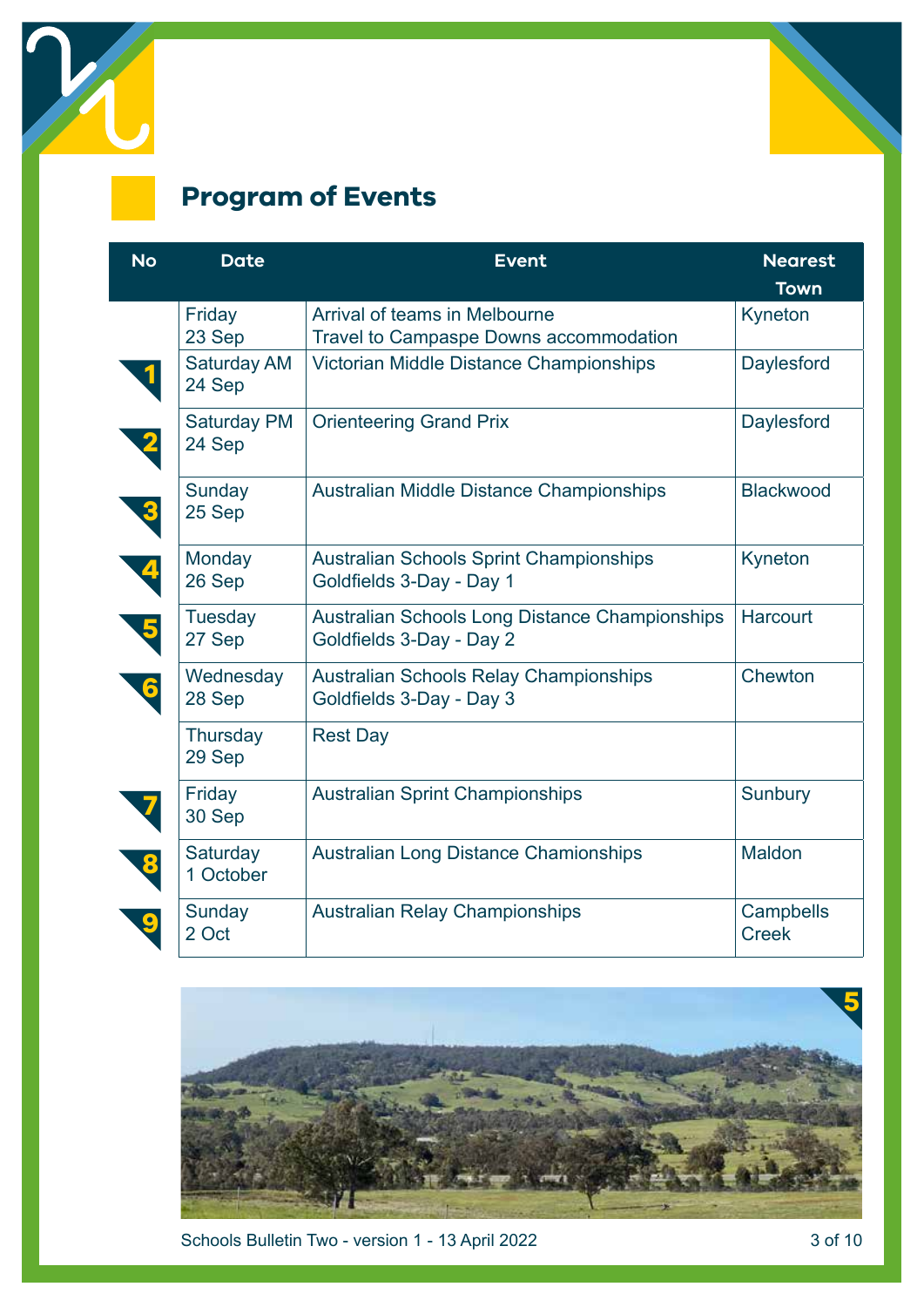<span id="page-3-0"></span>

# **Event locations**





Schools Bulletin Two - version 1 - 13 April 2022 4 of 10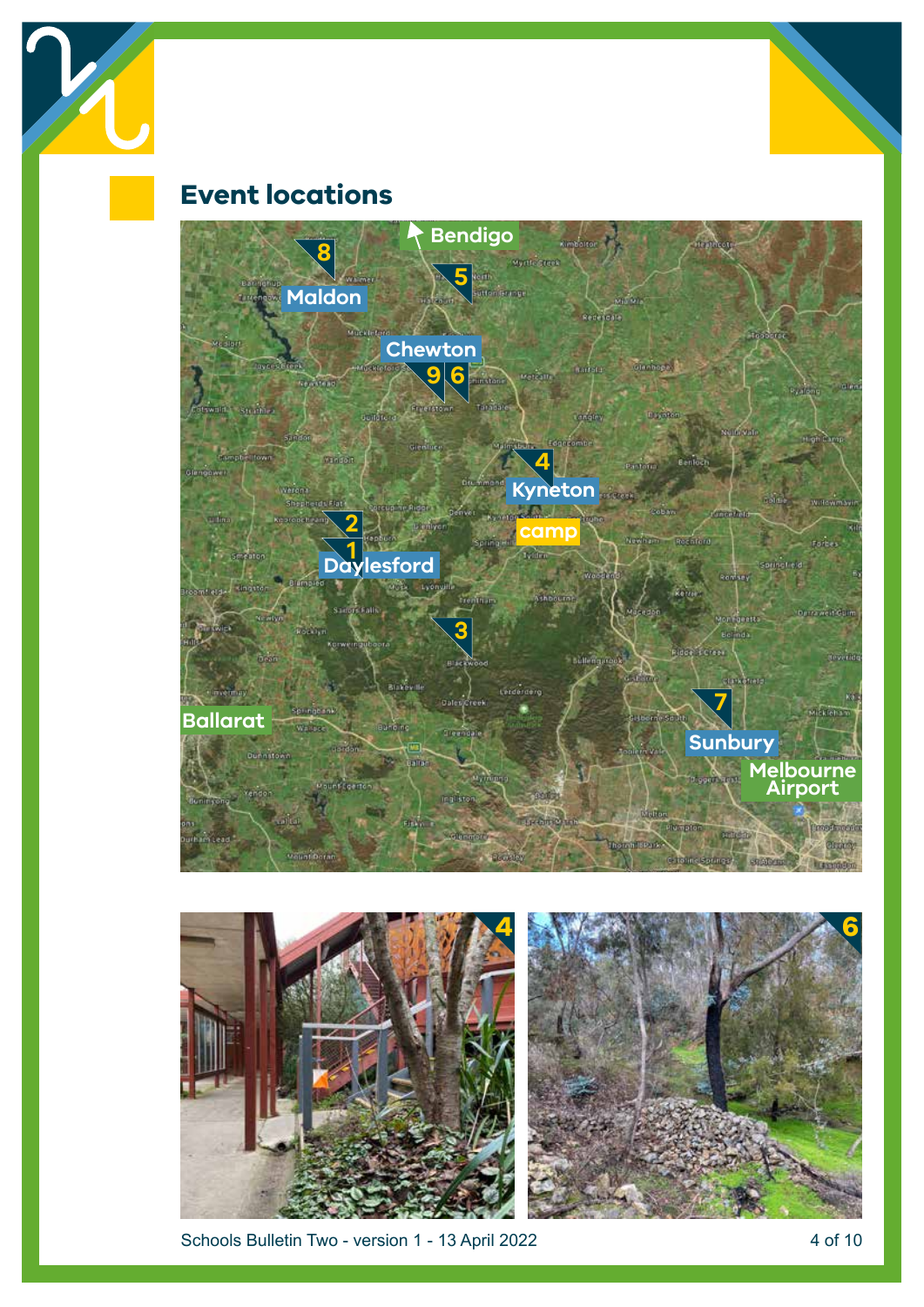<span id="page-4-0"></span>



# **Australian Schools Orienteering Championships 2022**

The Australian Schools Orienteering Championship (ASOC) will be conducted for students turning 12 years of age by 31 December 2022 and over as selected by their states/territories per the Australian Schools Orienteering Rules and guidelines.

Independent school students (ISANZ) compete alongside the state schools team members.

# **Three competitions in one Championship!**

There are essentially three competitions run over the three days of ASOC.

- 1. Australian Schools Orienteering Championships (ASOC)
- 2. South Cross Junior Challenge (SCJC)
- 3. Overall winners of the championship events

**Australian School Teams (AST)** – referred to in the manual as State teams – State team members are eligible for:

- OA Medallions for the overall winners
- Team points.
- ASOC medals
- Honour team
- Rob Simson Memorial shield for Best Newcomer
- The ASSOA shield will be presented to the best performing Team.

**NZ School Teams (NZST)** – school team members are eligible:

- to compete against the AST for the South Cross Junior Challenge
- (SCJC)
	- OA Medallions for the overall winners
	- ASOC medals

**Independent Students (ISANZ)** – non-selected school aged athletes who can be Australian or New Zealand school students

• OA medallions for the overall winners



Schools Bulletin Two - version 1 - 13 April 2022 5 of 10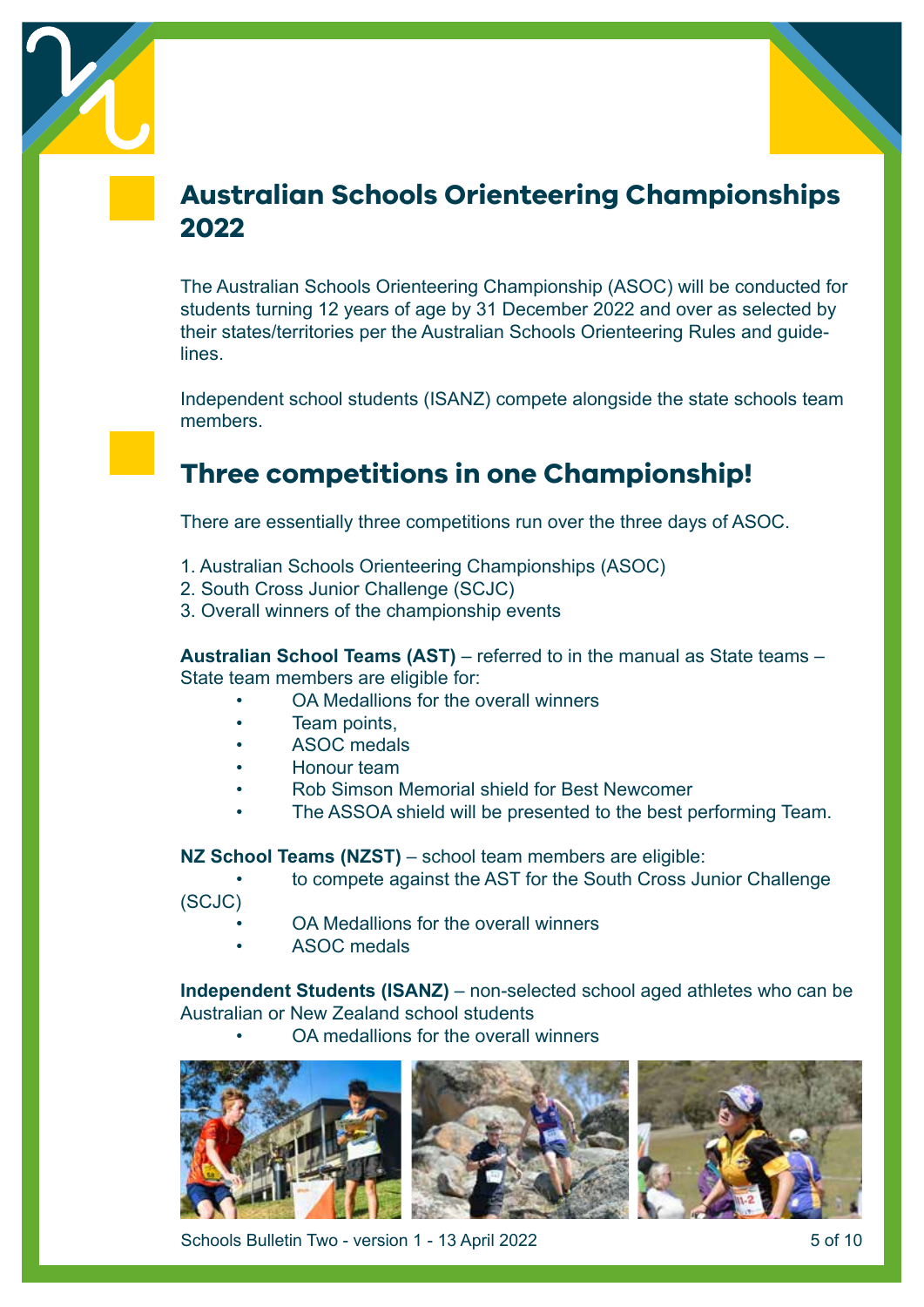<span id="page-5-0"></span>



# **Uniform**

During the ASOC competition AST and NZST athletes should only compete in their approved representative top. Each AST and NZST teams should have a unique schools representative top. ISANZ athletes don't run in a state/NZ schools top.

# **Event Timing**

Sportident Air (SIAC) contactless punching will be enabled at all six races. SI units will be in "beacon mode" for contactless punching but will also record normal SI sticks that are "punched" in the normal way.

Competitors will be able to use their own SIAC or conventional Sportident stick. Competitors who wish to use contactless punching but who do not have their own SIAC can hire one through Eventor.

# **Code of Behaviour**

Team managers are responsible for ensuring all competitors are familiar with the appropriate state/territory and Orienteering Australia 'Codes of Behaviour.'

# **Family and Friends**

Everyone is most welcome to spectate at the Schools Carnival events on Monday-Wednesday and special consideration has been given to exciting arenas to cheer on the athletes and teams. There are public races on these days as well – "The Goldfields 3-days". Families and friends of team members planning to support and/or participate in the 2022 Carnival are encouraged to make early arrangements for their accommodation.

# **Arrival**

Teams should arrive in Melbourne on Friday 23rd September and travel to the accommodation at Campaspe Downs by early evening. The accommodation is a 50min drive from the Melbourne Airport. Early arrival will allow time to settle into rooms and have a group dinner.

#### **Departure**

Departure will be on Sunday afternoon, October 2nd. Checkout from Campaspe Downs accommodation will be in the morning, prior to leaving for the final day's event. Allow 2 hours from the event (near Campbells Creek) to Melbourne Airport. Late evening flights are suggested.

Schools Bulletin Two - version 1 - 13 April 2022 6 of 10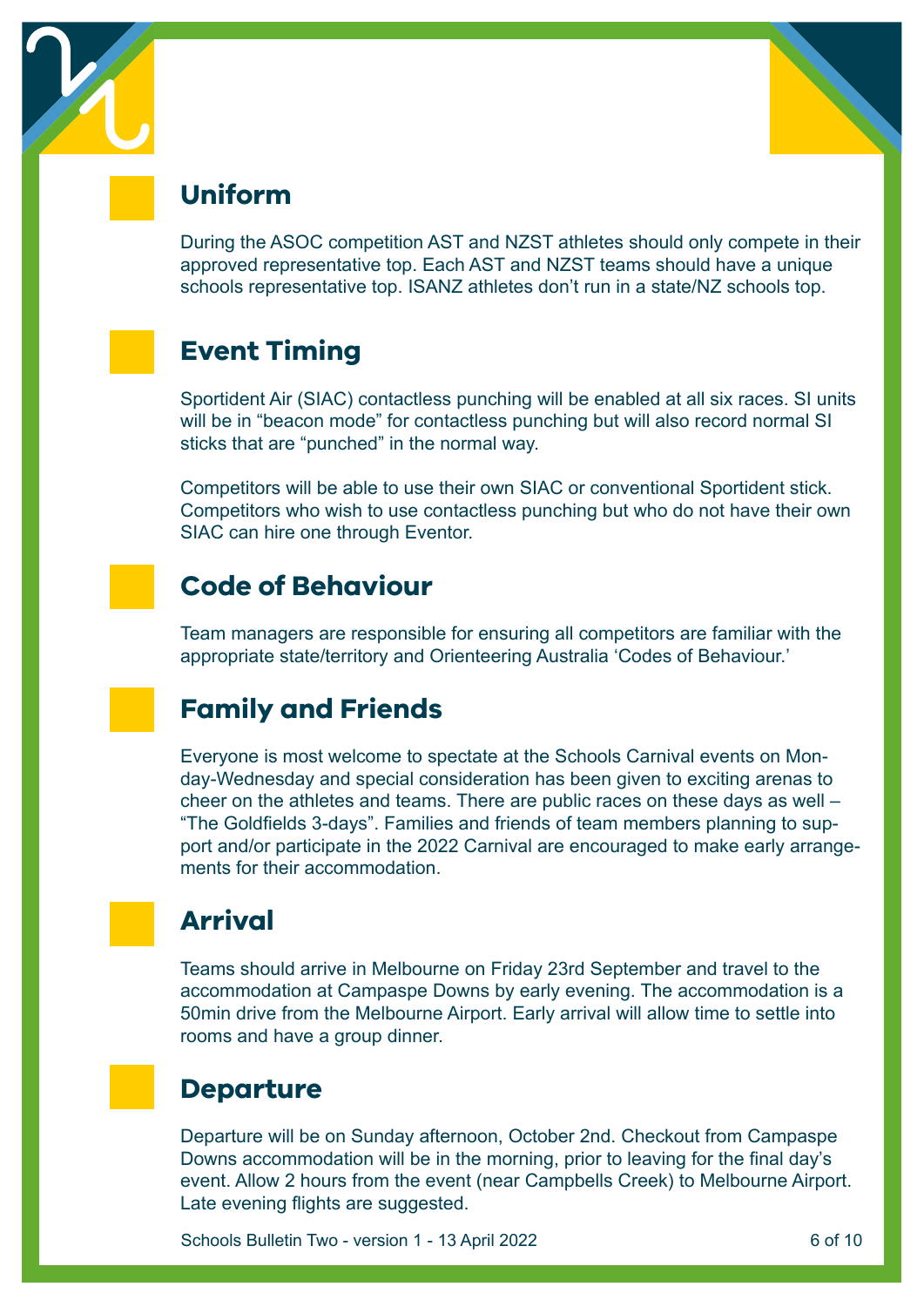<span id="page-6-0"></span>

**Accommodation**



All Australian and New Zealand teams are staying together at PGL Adventure Camp: Campaspe Downs located 1302 Trentham Rd, Kyneton VIC 3444 10 minutes south of the Kyneton township [https://www.pgladventurecamps.com.au/cam](https://www.pgladventurecamps.com.au/campaspe/)[paspe/](https://www.pgladventurecamps.com.au/campaspe/)

Teams will be at the one location for the entire week, Friday 23rd to Sunday 2nd **October** 

Dinner, a buffet breakfast, lunch and snacks will be provided at the camp. All dietary requirements will be catered for.

Rooms sleep 4-8 with en-suite bathrooms or 2-12 students with separate purpose-built toilet and shower blocks.

All linen except towels is provided.

Unfortunately washing machines are not provided at the camp but there is a laundromat in Kyneton only 8 minutes' drive away.

The grounds are extensive. There is a range of sporting facilities.

Independent students can be accommodated at Campaspe Downs if they are traveling under the supervision of an adult. It is not expected that the State Team Managers take on additional responsibility for Independent students. So States which expect to be sending Independent athletes should get in touch with the [Schools](mailto:susan_guinane%40limebridge.com.au?subject=ASOC%20enquiry)  [Coordinator](mailto:susan_guinane%40limebridge.com.au?subject=ASOC%20enquiry) who is happy to assist with booking their accommodation, costs etc.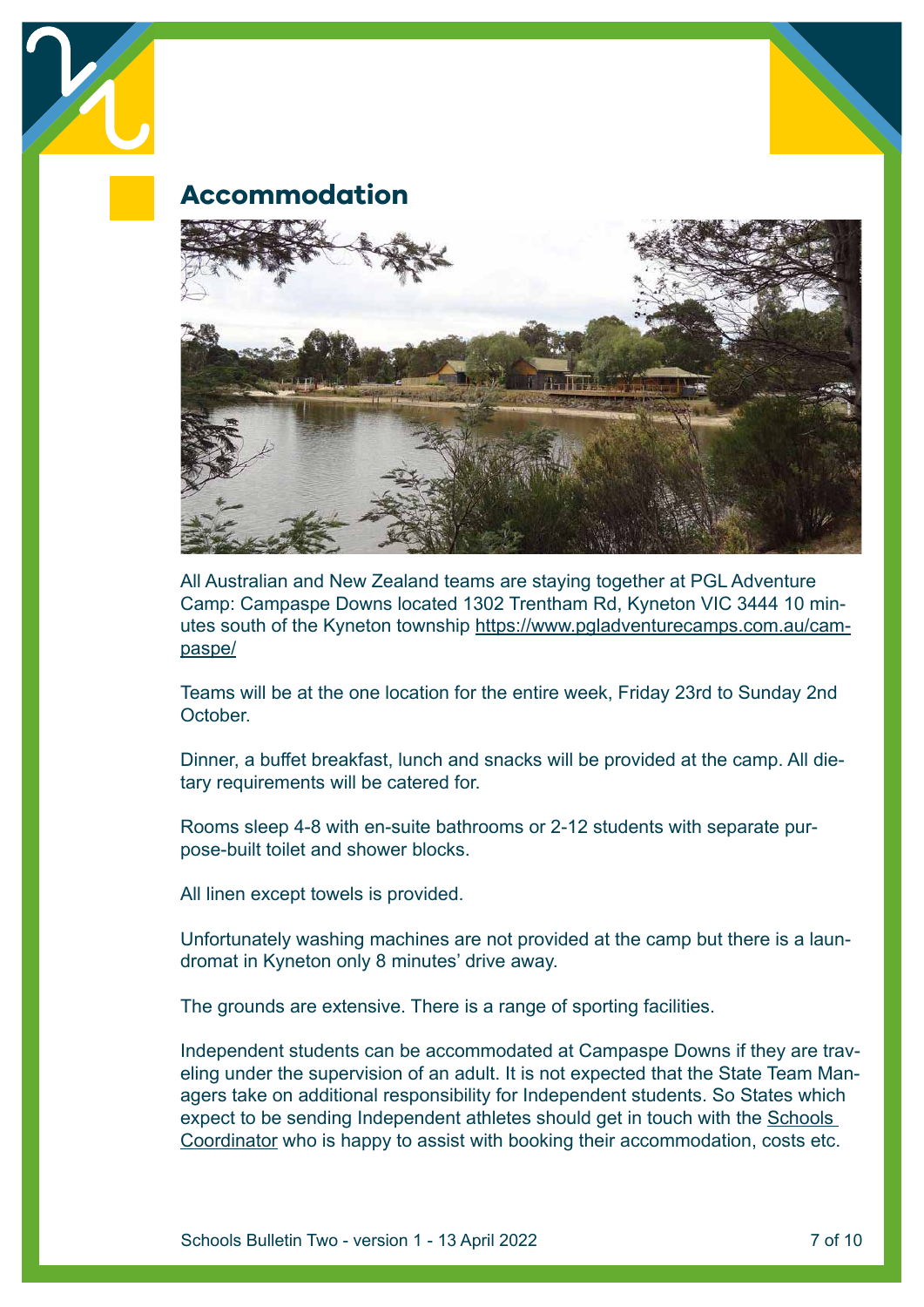<span id="page-7-0"></span>



### **Transport Arrangements**

We suggest getting minibuses for your team from a company such as Hertz, Avis, Budget or Thrifty, all of which are located conveniently at Melbourne Airport. All events will be accessible to 2-wheel drive small-medium sized vehicles.

Travel time to get to most of the events will be around 30-40 minutes.

# **Opening Ceremony and Start Draw**

The Opening Ceremony will take place on Saturday 24th September in the town of Daylesford as part of the Orienteering Grand Prix event.

The Start Draw for the ASOC Sprint and Individual events will take place on Sunday 25th September at the team accommodation, Campaspe Downs. This will be a public event so athletes are welcome to invite their families and friends.

# **Presentation Evening**

The Presentation Evening, including announcement of the Australian Honour Team and formal dinner, will be held on Wednesday 28th September at the Campaspe Downs accommodation site. Guests will be welcome to attend the presentations prior to dinner. The disco will follow dinner, also at Campaspe Downs.

# **Social Program**

Trivia Night – more information to come Movie Night Scavenger Hunt

# **Rest day**

Thursday will be the designated rest day of the week. Understandably many athletes will be wanting to rest and recover, or some may like to explore what the region has to offer. Some suggestions for rest day activities include:

- Finalise your teams Scavenger Hunt
- Visit local waterfalls such as Trentham Falls (in Tretham) or Loddon Falls (near Glenlyon)
- Visit Hanging Rock (east of Woodend)
- Ballarat & Bendigo are about an hour drive away.
- Chill out, rest and recover after 6 hard days of racing!
- Various activities around Campaspe Downs camp
- Kyneton tourism: [https://www.visitmacedonranges.com/village/kyneton/](https://www.visitmacedonranges.com/village/kyneton/ )

Schools Bulletin Two - version 1 - 13 April 2022 8 of 10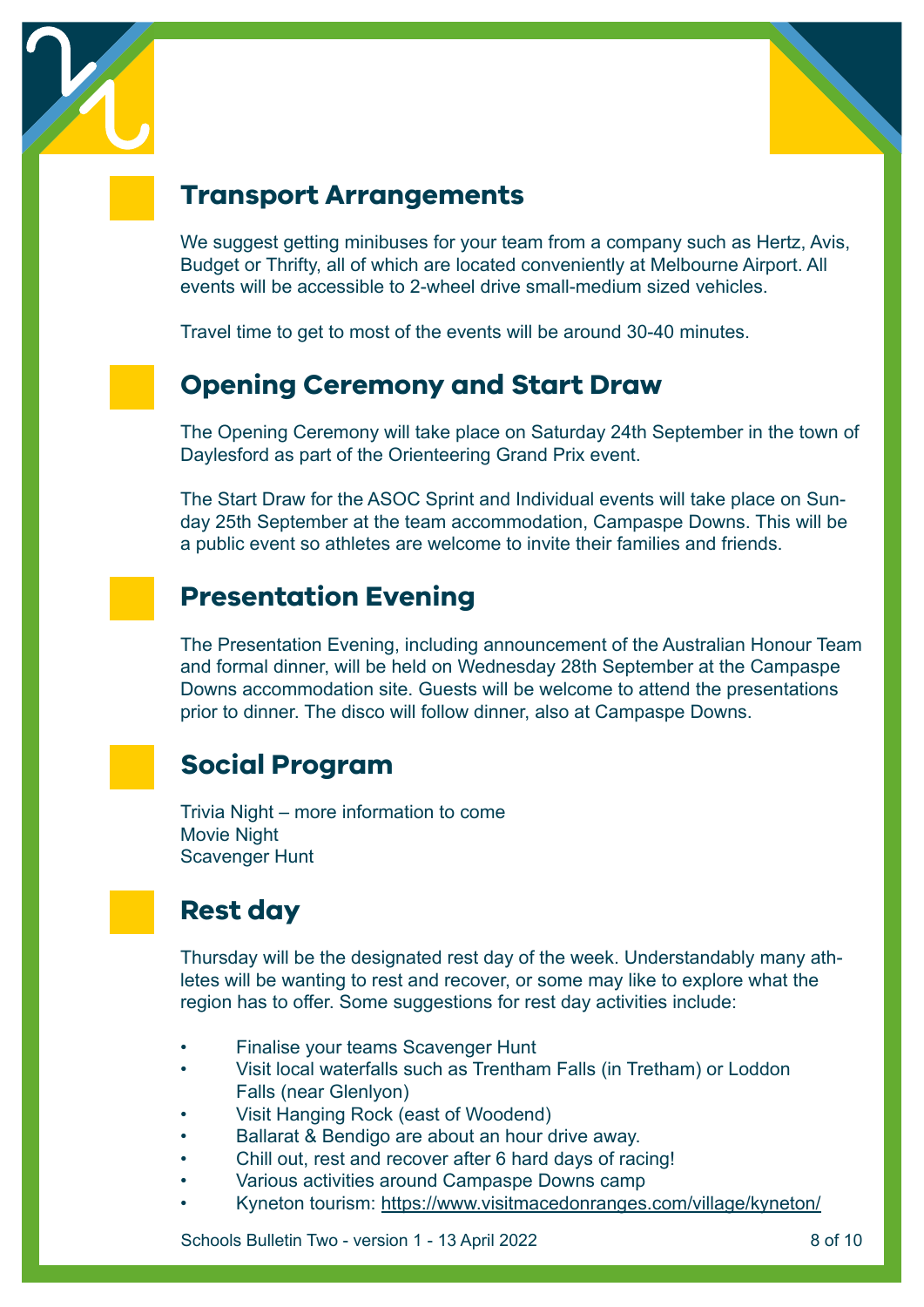<span id="page-8-0"></span>



#### **Weather**

Daytime temperatures in Kyneton can vary from 10˚C - 25˚C and night-time temperatures can be less than 4°C. Possible rain and possible high UV index. Be prepared for anything!

#### **Costs**

At this stage we are able to provide preliminary costing, however based on final numbers this may change.

Approximately \$900 per athlete which includes:

- Accommodation and food (9 nights)
- ASOC/OA Levy: (to be confirmed)
- ASOC 3 days entry fees: \$75

Plus Official's Accommodation and Food – approx. \$700 pp

Team management should also take into account bus costs, fuel and various tourist opportunities.

At this stage we have assumed most states will be sending a full team of 20 athletes and 3 officials – please let us know if that isn't likely to be the case.

### **Entries**

All ASOC entries MUST be completed by 7 Aug 2022

Team officials need to enter participants into the ASOC events including the relay via the official Schools Championship Entry in Eventor. Please note that the relay entry is only a preliminary list and can be changed later. Eventor will be open for ASOC entries from mid/late June and close 7 August. Further details will be provided on how to enter the teams for the ASOC events.

New Zealand teams and ISANZ athletes will not directly use Eventor. Please get in touch with Schools Coordinator in mid June for further instructions.

Please ensure that team members are aware that they (and their families) are responsible for their individual entries for all other events, in appropriate age categories, by the due date. Entry for the Australian Championship events is now open and closes on August 28 2022. No late entries will be accepted.